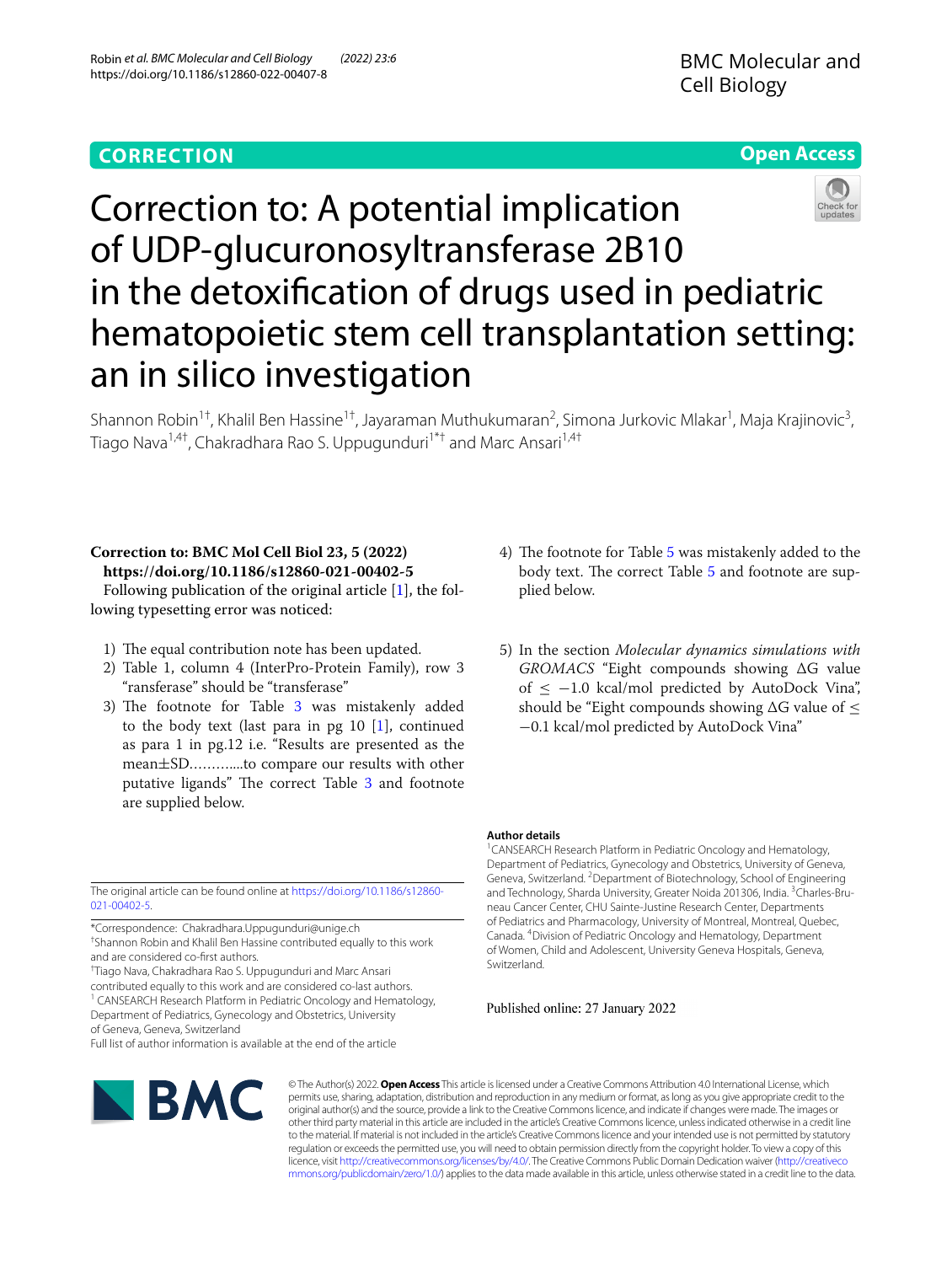<span id="page-1-1"></span>**Table 3** Estimated binding free energy and dissociation constant between putative substrates and human UGT2B10

| Model                | Substrate<br>Ligand     |                                                        | $\Delta G$ [Kcal/mol $\pm$ SD] | Kd[mM]                |  |
|----------------------|-------------------------|--------------------------------------------------------|--------------------------------|-----------------------|--|
| UGT2B10 with UDPGIcA | Controls                | Amitriptyline                                          | $-1.9 \pm 0.2$                 | 39.0                  |  |
|                      |                         | Itraconazole                                           | $19.0 \pm 0.5$                 | $1.1 \times 10^{17}$  |  |
|                      | <b>Putative ligands</b> | 4-hydroxy voriconazole                                 | $-1.0 \pm 0.0$                 | 184.7                 |  |
|                      |                         | Acetaminophen                                          | $-5.5 \pm 0.0$                 | 0.1                   |  |
|                      |                         | Cyclosporine A                                         | $154.9 \pm 2.9$                | $1.8 \times 10^{118}$ |  |
|                      |                         | Bilirubine                                             | $6.9 \pm 0.0$                  | $1.2 \times 10^{15}$  |  |
|                      |                         | Dihydroxy voriconazole                                 | $-0.6 \pm 0.0$                 | 363.0                 |  |
|                      |                         | Hydroxy voriconazole                                   | $-1.2 \pm 0.1$                 | 125.0                 |  |
|                      |                         | Lorazepam                                              | $-2.6 \pm 0.0$                 | 12.4                  |  |
|                      |                         | Methotrexate                                           | $-0.5 \pm 0.5$                 | 567.3                 |  |
|                      |                         | Methylprednisolone                                     | $5.2 \pm 0.1$                  | $6.2 \times 10^{6}$   |  |
|                      |                         | Mycophenolic acid                                      | $-5.1 \pm 0.1$                 | 0.2                   |  |
|                      |                         | Posaconazole                                           | $17.6 \pm 0.3$                 | $8.8 \times 10^{15}$  |  |
|                      |                         | UDCA-G1                                                | $2.2 \pm 0.1$                  | $4.4 \times 10^{4}$   |  |
|                      |                         | UDCA-G2                                                | $1.2 \pm 0.1$                  | 8053.6                |  |
|                      |                         | Ursodeoxycholic acid                                   | $2.2 \pm 0.1$                  | $4.4 \times 10^{4}$   |  |
|                      |                         | Voriconazole                                           | $-1.0 \pm 0.1$                 | 197.8                 |  |
|                      |                         | Voriconazole N-oxide                                   | $-2.3 \pm 0.1$                 | $2.1 \times 10^{4}$   |  |
|                      |                         | Voriconazole N-oxide intermediate<br>$UK-215,364 [35]$ | $-6.4 \pm 0.1$                 | 0.02                  |  |

Results are presented as the mean ± SD of three diferent replicates. *Kd* dissociation constant, *UDCA-G1 and UDCA-G2* ursodeoxycholic acid glucuronide conjugate 1 and 2 [44], *UDPGlcA* UDP-glucuronic acid. Molecules with ΔG of < −0.1 and with an SD of ≤0.1 Kcal/mol were selected for further for MD simulations (methotrexate was not selected as it has an SD 0.5). SD is calculated from 8 docking poses or models (default option). The ligand binding pose was selected for further analyses is the pose with the lowest free binding energy (Kcal/mol). Bilirubin was selected for further molecular docking simulations as an endogenous negative control to compare our results with other putative ligands

#### **Reference**

<span id="page-1-0"></span>1. Robin S, Hassine KB, Muthukumaran J, et al. A potential implication of UDP-glucuronosyltransferase 2B10 in the detoxifcation of drugs used in pediatric hematopoietic stem cell transplantation setting: an in silico investigation. BMC Mol Cell Biol. 2022;23:5. [https://doi.org/10.1186/](https://doi.org/10.1186/s12860-021-00402-5) [s12860-021-00402-5](https://doi.org/10.1186/s12860-021-00402-5).

#### Ready to submit your research? Choose BMC and benefit from:

- **•** fast, convenient online submission
- **•** thorough peer review by experienced researchers in your field
- rapid publication on acceptance
- support for research data, including large and complex data types
- **•** gold Open Access which fosters wider collaboration and increased citations
- **•** maximum visibility for your research: over 100M website views per year

#### **At BMC, research is always in progress.**

**Learn more** biomedcentral.com/submissions